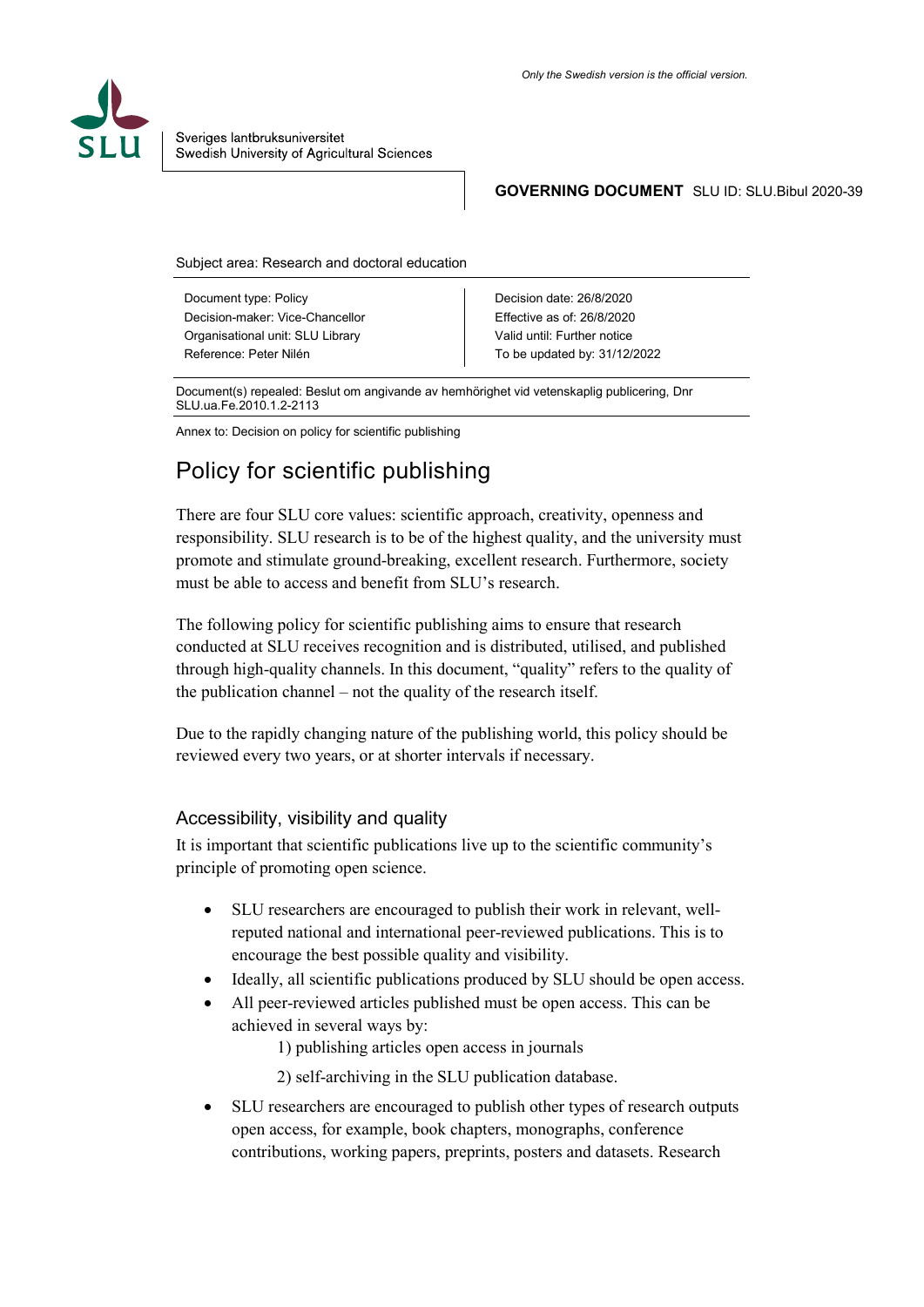outputs can be published in the SLU publication database or on other suitable platforms. Researchers are also recommended to share their findings via digital channels such as blogs and social media.

- Researchers at SLU should avoid entering into contracts with publishers who restrict the possibility of open access publishing.
- In addition, SLU researchers are strongly advised to create an Open Researcher & Contributor ID (ORCID). The ORCID should be provided in conjunction with publishing in journals and other channels.
- It is important for researchers to publish their results via channels accessible to the general public, such as in popular science books and journals, or daily newspapers.
- The library can provide information about how to evaluate the quality, reliability, visibility and accessibility of journals and other publication channels.

## Affiliation

Correct affiliation is essential so publications can be found and linked to SLU and the correct department when bibliometric analyses are conducted, during evaluations, and allocation of funding. When providing an address to a journal or a publisher, the following information marked in bold is mandatory:

**Department name**, any additional attributes, **Swedish University of Agricultural Sciences**, department's postal address with PO Box no. and postcode, **Sweden**.

**Institutionens namn**, eventuell ytterligare bestämning, **Sveriges lantbruksuniversitet**, institutionens postadress med box- och postnummer, **Sverige**.

Only state multiple affiliations (several separate addresses) if you are actively employed at multiple organisations and have conducted the underlying research of the publication within the framework of these employments.

# Division of responsibility in relation to the SLU publication database

The SLU publication database – SLUpub – lists and displays the university's research, and all publications produced by SLU researchers must be registered in the database. Guidelines for a clear division of responsibility amongst employees who work in the database are essential to ensure the content is up to date and of high quality.

**Researchers** must ensure that their publications are registered in SLUpub. They must also make sure to include a version of peer-reviewed articles that can be selfarchived.

Each year, the **head of department** must verify and approve the list of publications that the library has recorded as affiliated with the department.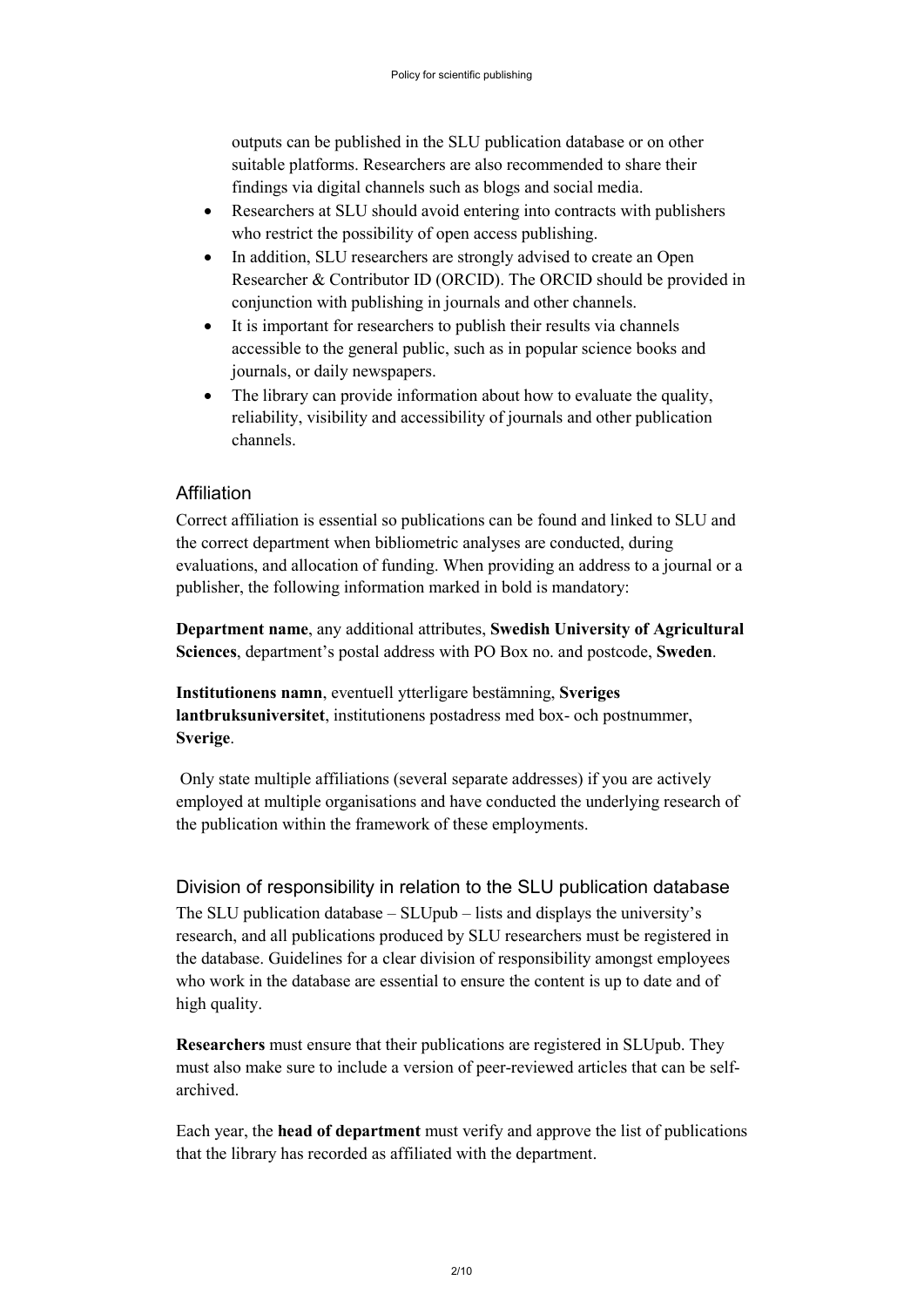The **library** is responsible for the quality of the metadata stored in the publication database and provides supporting information for verifying publications and authors' departmental affiliations.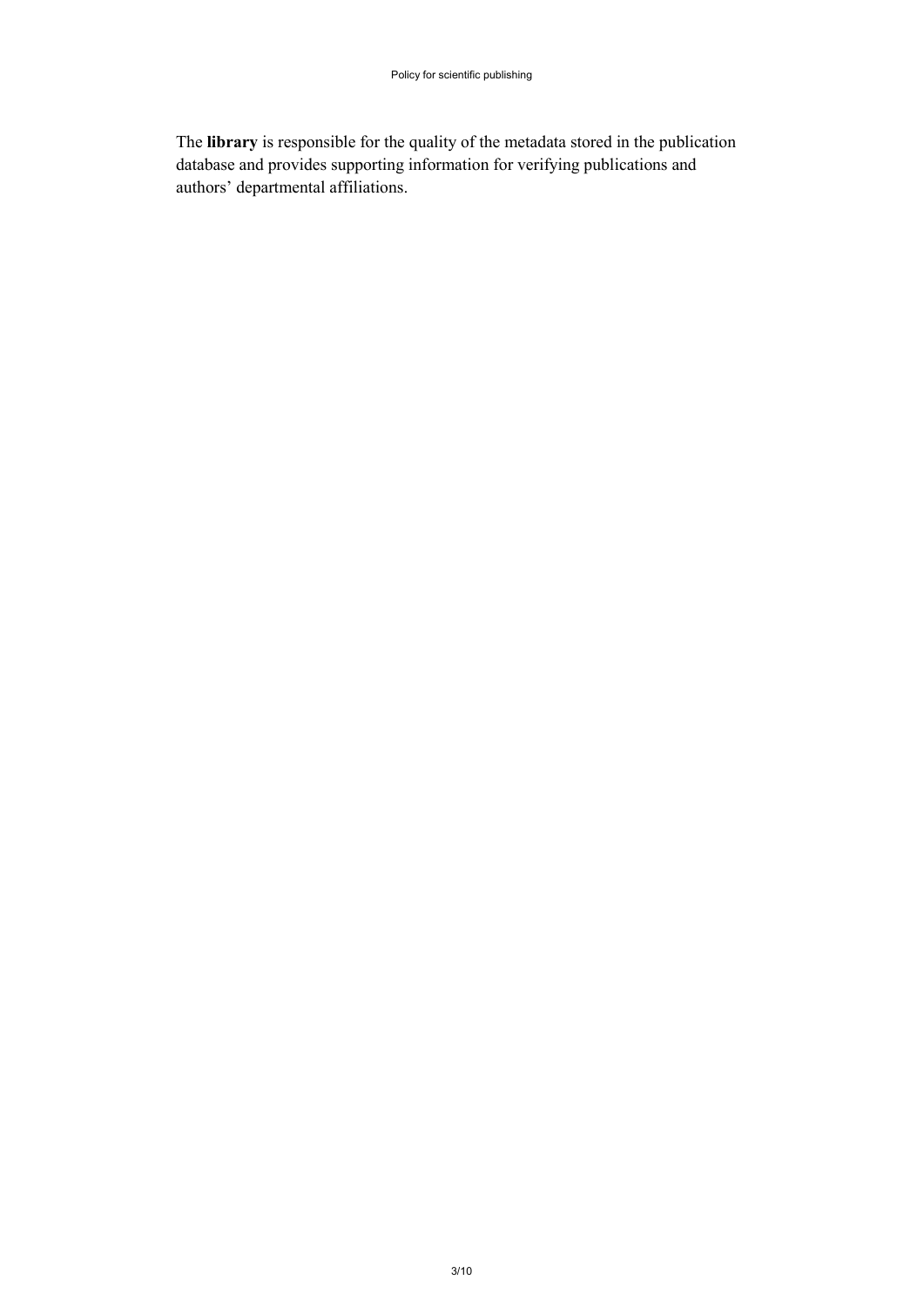# Appendix to the Policy for scientific publishing

Contents of the appendix:

- 1. Affiliation
- 2. Division of responsibility for the SLU publication database
- 3. Publishing channel and open access
- 4. ORCID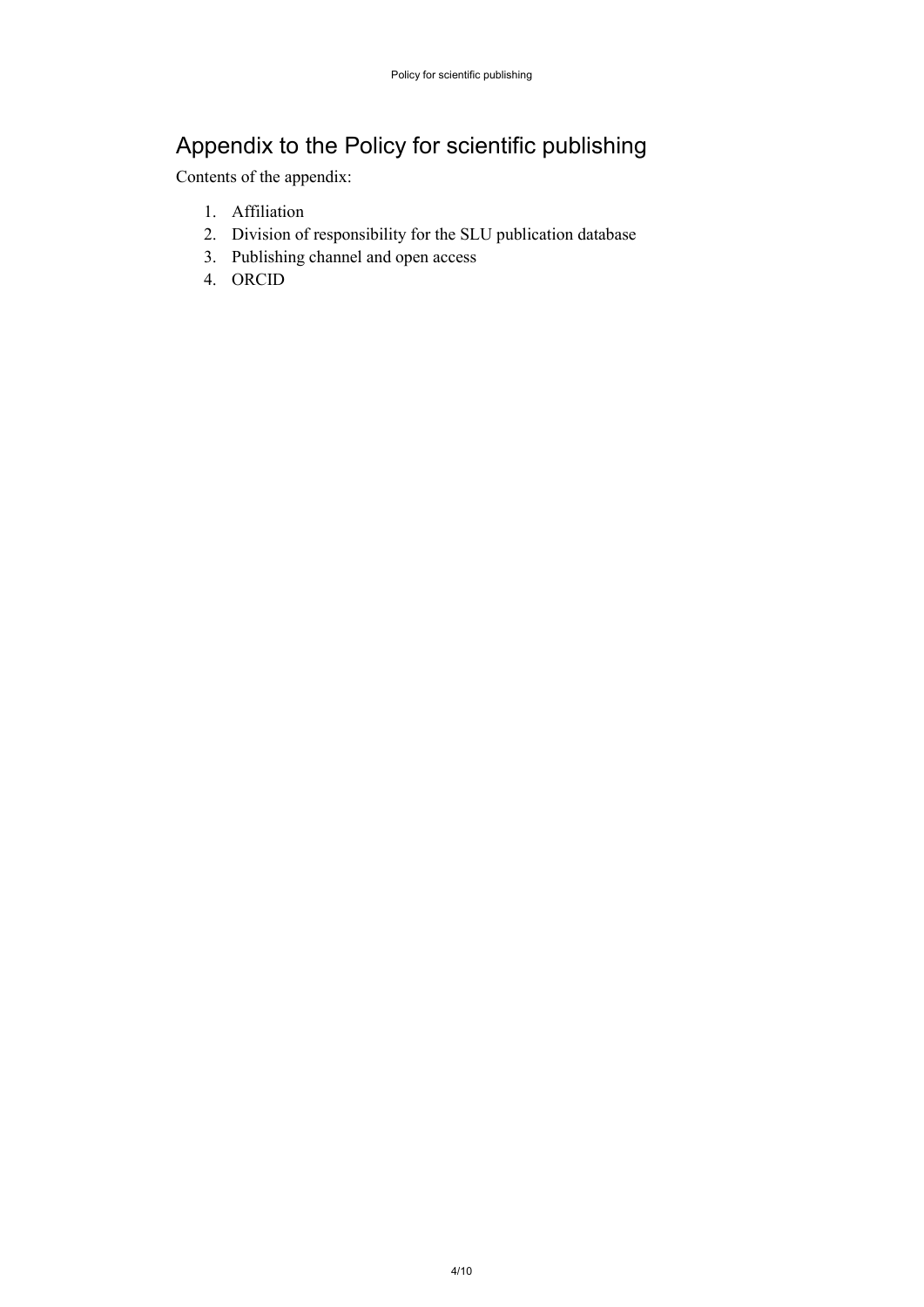# 1. Affiliation

## *1.1 Importance of correct affiliation*

Correct affiliation is important for several reasons:

- To be able to identify a university's publications by searching for the author's affiliation stated in the address. Both national and international organisations use this information to compile data for bibliometric analyses.
- The SLU publication database SLUpub links publications to departments. The address the author states in the publication provides a basis for this affiliation as part of the library's validation procedures.
- To ensure that citation databases can identify an organisation's publication. For example, Web of Science and Scopus compile an organisation's publications to make it easier for database users to retrieve publications. By using the university's name (Swedish University of Agricultural Sciences), you ensure that the publication is included in these contexts.
- You must also state the country in the address, as this is one criterion used to identify an organisation's publications in Web of Science.

# *1.2 The university's name*

- You must use the university's name, **Swedish University of Agricultural Sciences**. For publications in Swedish, use Sveriges lantbruksuniversitet.
- Do not use the abbreviation SLU.

# *1.3 Full affiliation*

Include the full address as written in one of the two examples below (the information in **bold** is mandatory).

- **Department name**, any additional attributes, **Swedish University of Agricultural Sciences**, department's postal address with PO Box no. and postcode, **Sweden**
- **Swedish University of Agricultural Sciences**, **Department name**, any additional attributes, the department's postal address including PO Box and postcode, **Sweden**

"Any additional attributes" can be used to state the name of a division or collaborative centre, and similar that is based on collaboration.

Depending on where to publish there may be different rules for what information should be included and in what order. Below are three useful examples:

• **Department of Crop Production Ecology**, Linnean Centre for Plant Biology, **Swedish University of Agricultural Sciences**, Uppsala, **Sweden**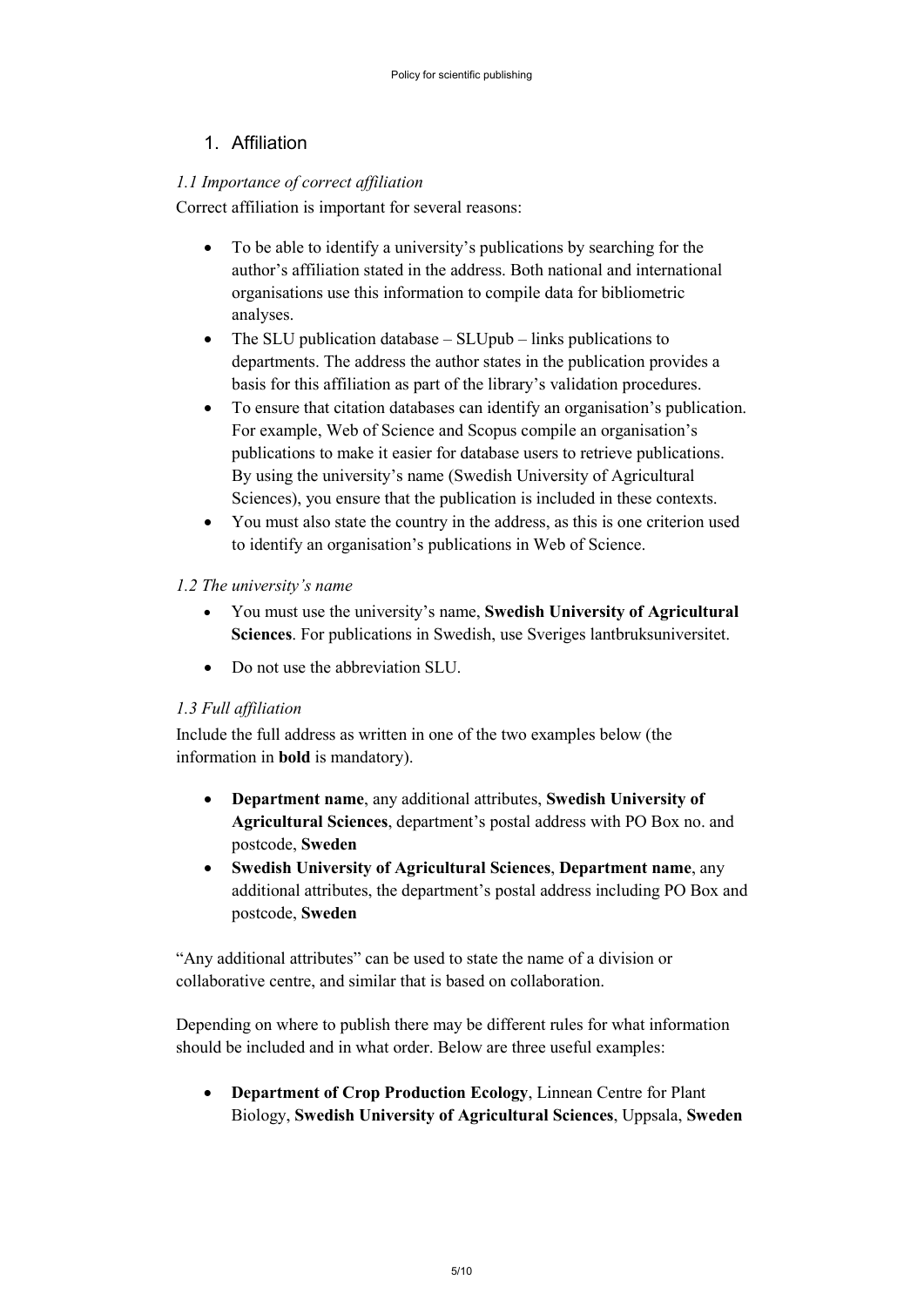- **Department of Forest Genetics and Plant Physiology**, Umeå Plant Science Centre, **Swedish University of Agricultural Sciences**, 901 83 Umeå, **Sweden**
- **Swedish University of Agricultural Sciences**, **Department of Aquatic Resources**, Institute of Freshwater Research, Stångholmsvägen 2, SE-178 93 Drottningholm, **Sweden**

## *1.4 Multiple affiliations (several different addresses)*

Only state multiple affiliations (several separate addresses) if you are actively employed at multiple organisations and have conducted the underlying research of the publication within the framework of these employments.

# 2. Division of responsibility for the SLU publication database

SLUpub is a central resource for collating, disseminating and displaying information about SLU publications. The database is used as a basis for bibliometric analyses (such as the annual publication-based allocation model and the Quality and Impact (KoN2018) research evaluation); as a platform for SLU's electronic publishing; as a source for generating publication lists for individual researchers and SLU departments; and for supplying publication data to internal and external systems.

Below, you can read the instructions for researchers, heads of department and the library about the various SLUpub procedures, and the responsibilities held by the different roles.

#### **Researchers**

- Researchers have until January each year to ensure that any publications from the previous year have been registered in SLUpub.<sup>[1](#page-5-0)</sup> However, it is recommended that new publications are continuously registered in order to ensure that the data in SLUpub is up to date.
- When registering, researchers must make sure they include a link to or copy of the publication.
- When registering peer-reviewed articles, the researcher must include a version for self-archiving.
- In the event of self-archiving of research outputs other than peer-reviewed articles, the researcher must ensure that the copyright holder's permission has been granted.
- Researchers must register their ORCID in SLUpub.

<span id="page-5-0"></span><sup>|&</sup>lt;br>|<br>| <sup>1</sup>The library will determine the specific deadline and notify those affected.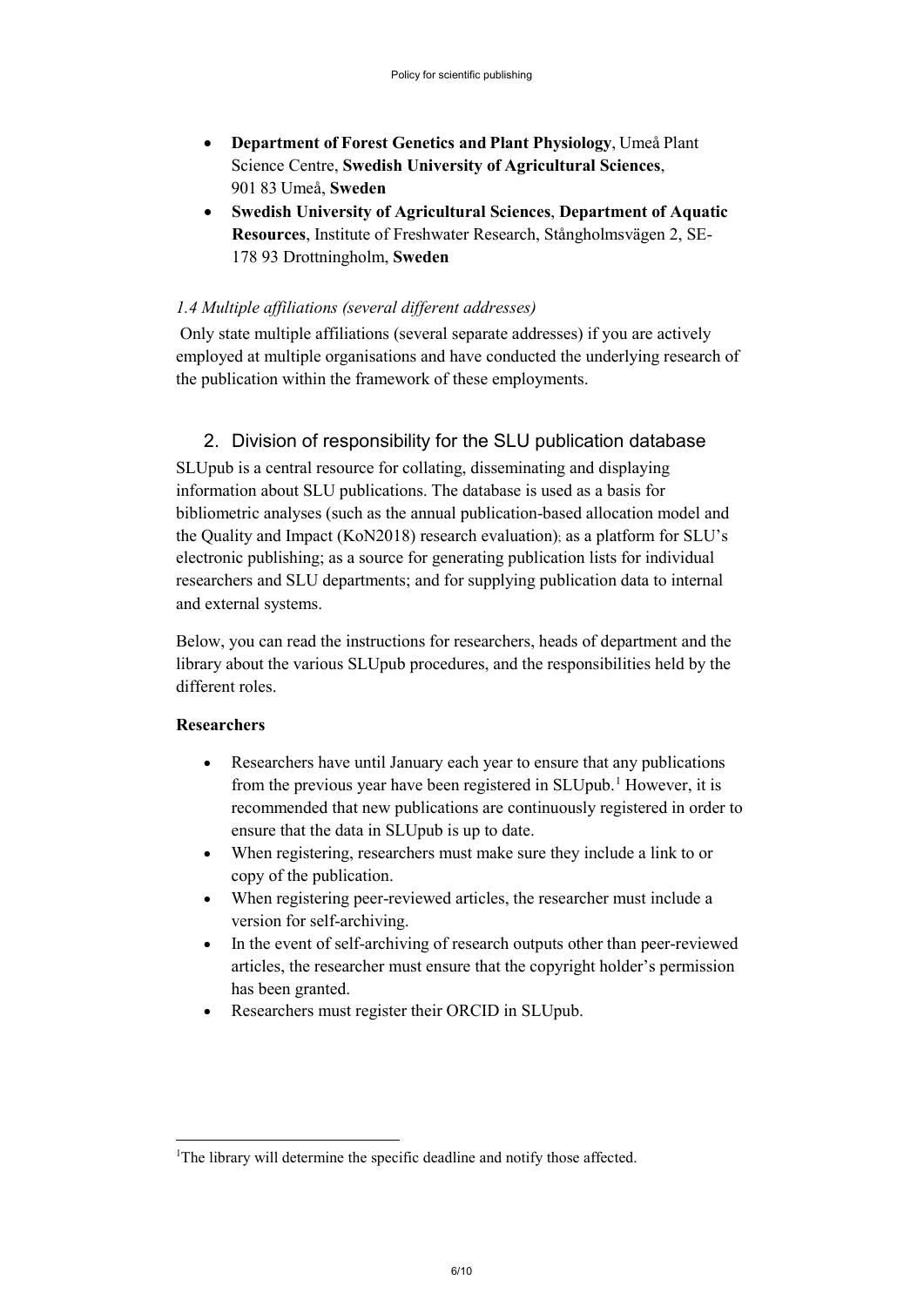#### **Head of department**

- The head of department must ensure that the correct personal and organisational data has been registered for the department's researchers.<sup>[2](#page-6-0)</sup>
- The head of department must verify and approve publications that have been linked to the department via the researcher's affiliation. This can be a continual procedure, although it can be done at least once per year after the library checks researcher registrations.

## **Library**

- The library is responsible for the validation of publication records in SLUpub. Validation refers to checking and supplementing metadata for a registered publication.[3](#page-6-1) Validation does not refer to an assessment of the actual publication content.
- The library will provide support for researchers self-archiving, such as help regarding access and usage rights and copyright matters.
- The library will check that full texts of peer-reviewed articles are allowed to be self-archived in SLUpub.
- The library is responsible for ensuring that articles published under the Creative Commons (CC) licence are self-archived without further intervention from researchers.[4](#page-6-2)
- The library will continually import and validate new publication records from Web of Science.
- The library must provide documentation about the previous year's publications by department. This documentation is verified and approved by the head of department.
- The library is responsible for the inclusion criteria and metadata processing practices in SLUpub.
- The library is responsible for maintaining the registry system and steps for increasing data quality.

<span id="page-6-0"></span><sup>&</sup>lt;sup>2</sup> Directory administrators at each department usually do this by registering researchers in IDIS, which then supplies SLUpub with personal and organisational data. If no personal and organisational link is available in IDIS/SLUpub, the head of department must provide the library with the relevant information.

<span id="page-6-1"></span> $3$  For publications where there is no affiliation, or where information is insufficient, the library will assume that this information will be the same as the researcher's current employment position.

<span id="page-6-2"></span><sup>&</sup>lt;sup>4</sup> CC licences for open articles mean that the researcher authorises further distribution and different use of the article, without needing to obtain or grant special permission.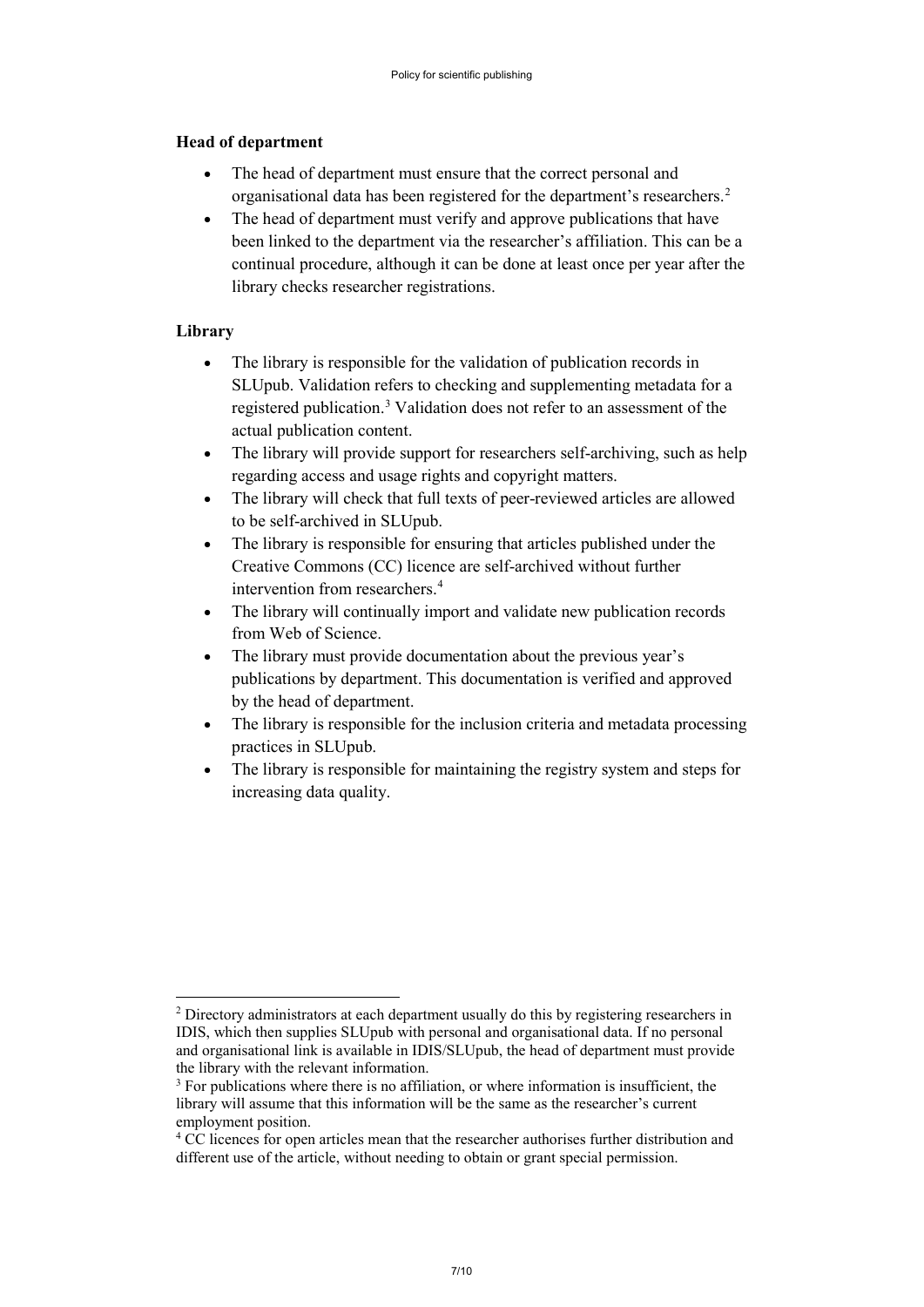#### 3. Publishing channels and open access

This policy aims to promote quality, distribution, visibility and use of the university's scientific publications. Quality, visibility and availability can be achieved in several ways, with open access being the most significant to the principle of open science.<sup>[5](#page-7-0)</sup>

The issue of quality in scientific publishing also raises questions that cannot be addressed by this policy. Publishing quality is often viewed as being on a par with impact and publishing in well-reputed journals. Naturally, the quality of the research is crucial, and the quality of the publication channel is also relevant in this context. The changeover from journal licencing to publishing fees has seen the emergence of a lucrative market for predatory publishers. These publishers use business models for open access in a way that does not conform to either established publishing or editorial practice or good scientific conduct. However, the prevalence of such publishing at Swedish higher education institutions appears to be low.[6](#page-7-1) Nevertheless, it is important to help researchers avoid either knowingly or unknowingly publishing their work in these journals. In the long run, this is a matter that needs to be addressed by the research community.

The European Code of Conduct for Research Integrity written by the European Federation of Academies of Sciences and Humanities, ALLEA, believes that publishing in this type of journal could go against ethical principles and threaten research integrity.<sup>[7](#page-7-2)</sup> The Vancouver guidelines state the researchers themselves have the primary responsibility for avoiding this sort of publishing; researchers should assess the authenticity, quality and practices of the journals they intend to publish in.[8](#page-7-3) Researchers need support from the university to help them with these assessments. The SLU library can provide information about several tools and services that can be used to determine a journal's authenticity. These include: thinkchecksubmit.org, Cabell's Blacklist, Directory of Open Access Journals (DOAJ) and Committee on Publication Ethics (COPE). The Swedish Research Council is also working to create a list of reliable publishing channels. This should be complete by 2020/2021 and could be useful in this context.

<span id="page-7-0"></span><sup>&</sup>lt;sup>5</sup> Open science is a way of making research more accessible and transparent for other researchers and for society at large. Open science is an umbrella term that includes open access to scientific publications and research data. Here, open access is defined as a publication that is available for everyone to read, free of charge and without needing to register.

<span id="page-7-1"></span><sup>6</sup> Nelhans, G. & Bodin, T. (2020). Methodological Considerations for Identifying Questionable Publishing in a National Context – the Case of Swedish Higher Education Institutions. *Quantitative Science Studies* (Accepted).

<span id="page-7-2"></span><sup>7</sup> https://www.allea.org/wp-content/uploads/2017/05/ALLEA-European-Code-of-Conductfor-Research-Integrity-2017.pdf

<span id="page-7-3"></span><sup>8</sup> The Vancouver guidelines were published by the International Committee of Medical Journal Editors (ICMJE). They were originally written for medical research, but today, they are applied to a number or different areas. See: http://www.icmje.org/icmjerecommendations.pdf.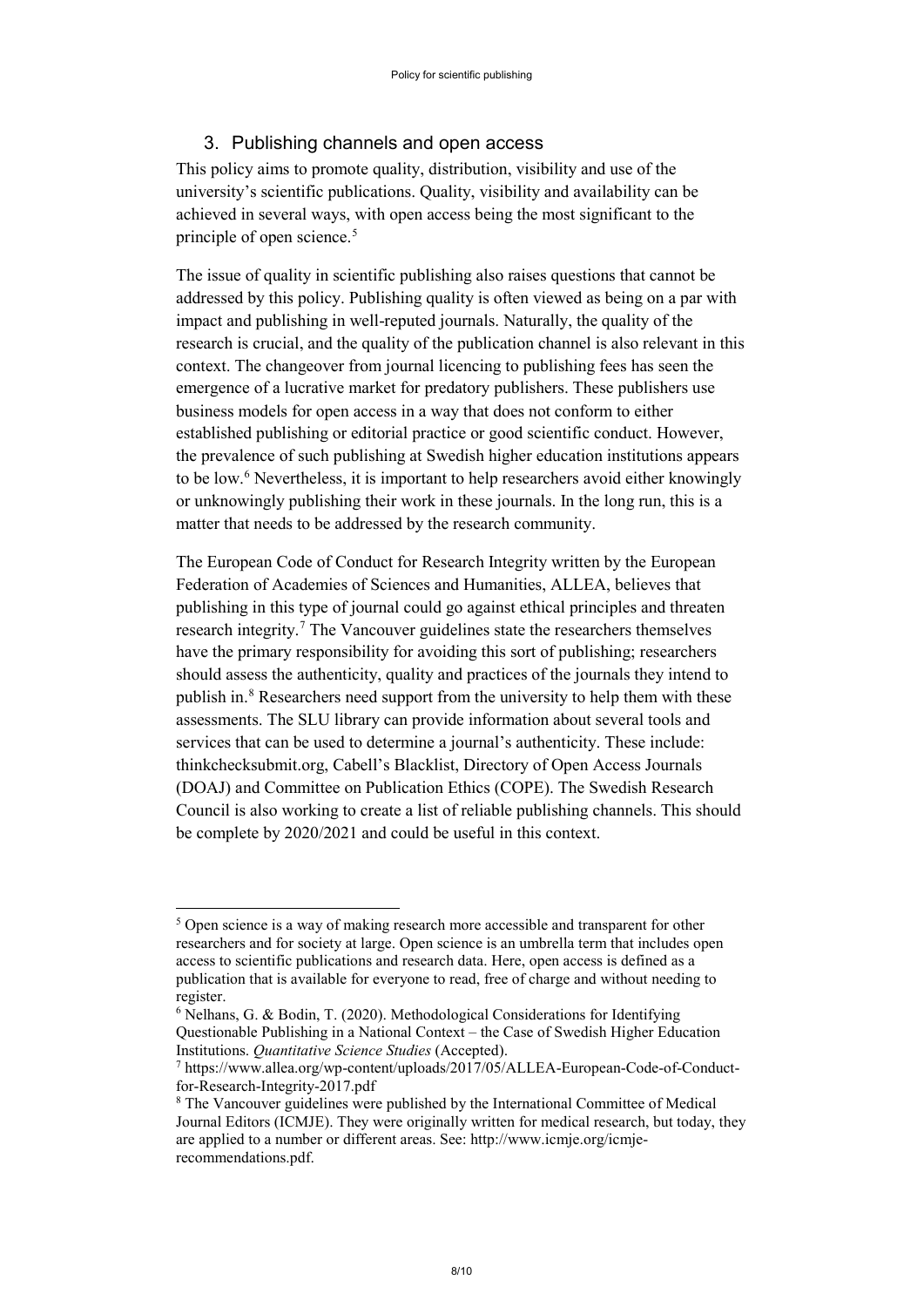Traditionally, research was available via subscription services provided by individual universities. However, it is becoming common practice for researchers, universities and funding bodies to finance open access to scientific literature via publishing fees. Both national and international discussions have highlighted how the shift to open access will also result in changes to funding flows. Currently, SLU uses central funding to finance publishing fees for approximately 75% of the journals in which SLU researchers are published. This takes place through an agreement via the National Library of Sweden's Bibsam Consortium and is managed by the library. Being included in this type of agreement has been the main strategy for attaining the national goal of open access. However, the strategy may need supplementing with local efforts on self-archiving in the event that agreements cannot be reached.

In an open science system, research findings are made available for use by decision-makers, industry and the general public to a greater extent than at present. Consequently, external actors such as the EU, the Swedish government and research funding bodies have clear requirements for more transparent and accessible research. As the first step in this transition to more transparency and accessibility, research findings from public funding are being made available to the general public via open access publishing. The government aims to implement this change during 2020, with open access to research data being complete by 2026.<sup>[9](#page-8-0)</sup>

Furthermore, open access is a key component in speeding up the transition to immediate and open publishing of publically funded research in Plan S.<sup>[10](#page-8-1)</sup> Formas is one of the actors to have signed up to Plan S and the new requirements for immediate open access for projects announced as of 2021.

#### 4. ORCID

ORCID (Open Researcher & Contributor ID) is an international service that assigns researchers a unique ID. Using this ID when publishing increases the certainty that research findings are linked to the correct author. SUNET has signed a joint agreement with ORCID, enabling easy and secure access to the ORCID system for Swedish libraries and research organisations. SLU is included in this joint agreement.

The majority of SLU researchers and doctoral students have an ORCID. To ensure maximum visibility in national and international databases and other research information systems, it is important that all active ORCIDs are registered in the SLU publication database. This is particularly helpful when identifying researchers

<span id="page-8-0"></span><sup>.&</sup>lt;br>9 EU Commission recommendation 2018/790; Knowledge in collaboration –for society's challenges and strengthened competitiveness (Govt. bill 2016/17:50); Budget bill for 2020, (Bill 2019/20:1). p. 245.

<span id="page-8-1"></span> $10P$ lan S is an initiative by CoAlition S, an international network of research funding bodies. It aims to accelerate development towards a full-scale open publishing system.